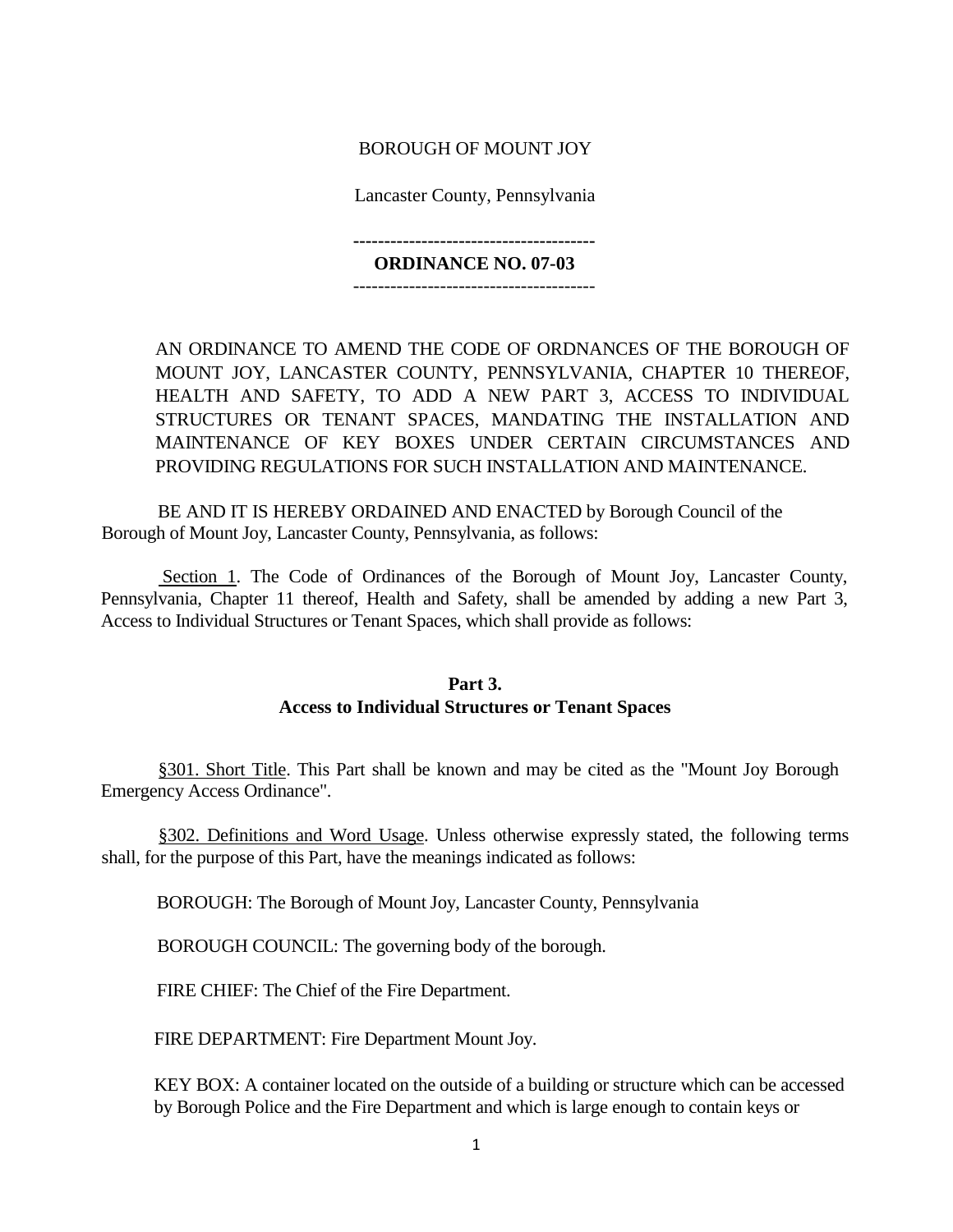access codes to allow entry into the structure to which it is attached.

§303. Installation of Key Boxes Required. The owner of any of the following types of structures and the owner and operator of a structure containing any of the following uses shall install and shall permanently maintain a key box meeting all requirements of this Part:

- A. Any new or existing building containing a nonresidential use with an automatic fire detection and reporting system and/or an automatic fire suppression system (i.e. sprinkler system).
- B. Any new or existing building containing a nonresidential use with a burglar, panic, or holdup alarm system.
- C. Any structure containing a commercial or industrial use.
- D. Any structure containing a nursing home or assisted living facility.
- E. Any public or private school building.
- F. Any house of worship or other church building.
- G. Any structure containing six or more dwelling units.

The owner of every structure meeting the requirements of this §303 and the owner and operator of any use meeting the requirements of this §303 existing on the effective date of this Part shall install a key box meeting all requirements of this Part within six months.

§304. Requirements for Key Boxes. All key boxes this Part requires shall be for the use of the Police Department and Fire Department only. The key box shall meet all of the following requirements:

A.The key box design and size shall be approved by the Borough.

B. The key box shall be installed in a workmanlike manner and shall be permanently maintained.

C. The key box shall be installed adjacent to the main entrance. It shall be clearly visible and mounted not more than six (6) feet above ground. If factors suggest that an alternate location is appropriate, the Fire Chief or his designee shall specify the location where the key box shall be installed.

§305. Required Contents of Key Box. The key box shall contain all of the following: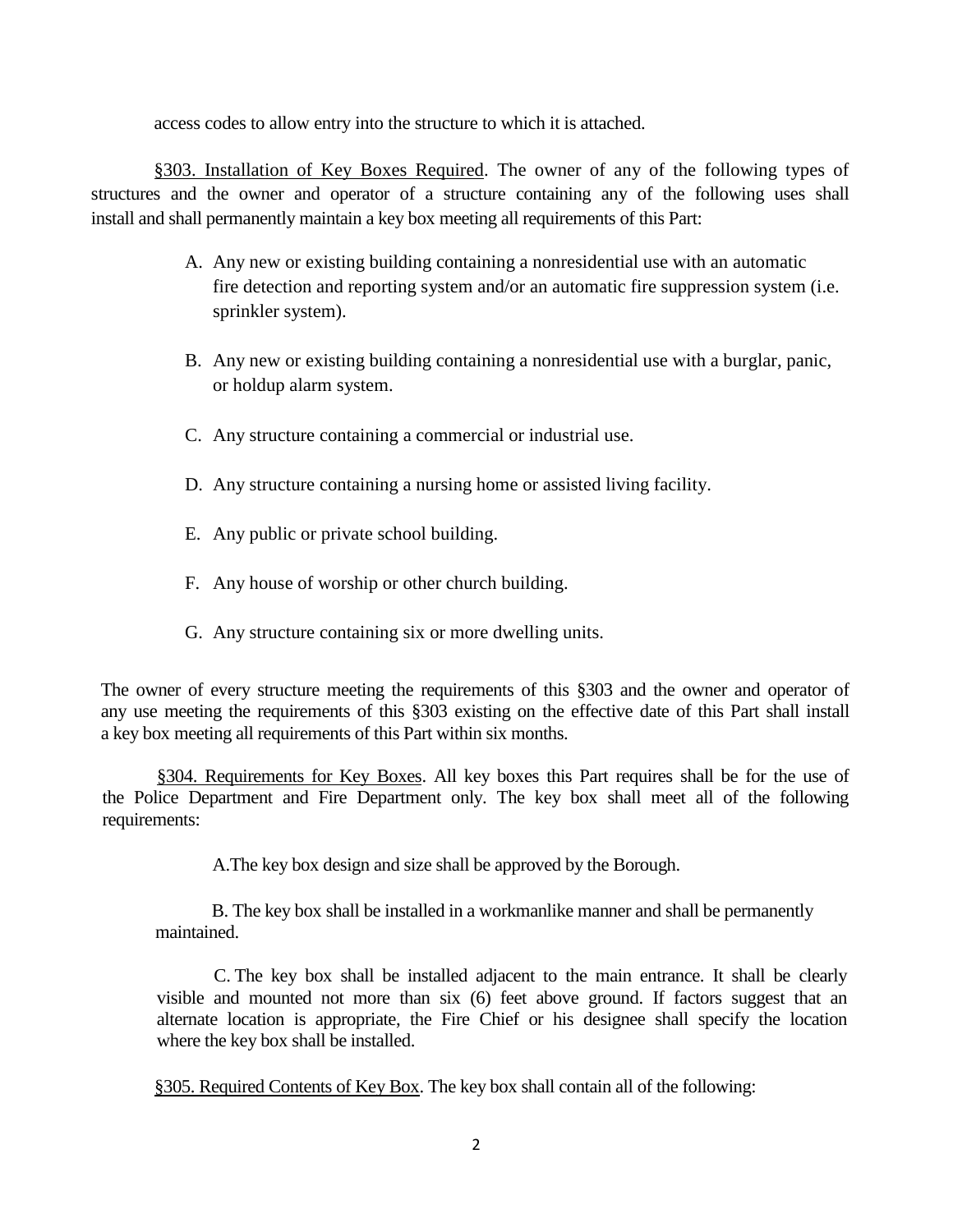- A. Two (2) sets of keys to open doors at the main entrance.
- B. Two (2) sets of keys to open the doors to each individual tenant space or dwelling unit.
- C. Two (2) sets of keys to each room containing control valves for automatic fire suppression systems.
- D. Two (2) sets of keys to each room containing fire detection and/or reporting systems for burglar, panic, holdup, or medical alarm system control panels.
- E. Two (2) sets of keys to each room containing elevator operating equipment control panels.
- F. Two (2) sets of keys to each room containing hazardous materials.
- G. Two (2) sets of keys to each room containing main electrical panels.
- H. Two (2) sets of keys for any other room or area which the Fire Chief or Police Chief determines immediate access is necessary.
- I. If the structure utilizes electronic door locks, two (2) copies of the appropriate digital code to provide access to the spaces identified in Subsections A through H above.

All keys or digital codes shall be clearly identified as to what door, room, area or lock they serve.

§306. Maintenance of Key Boxes Required. The owner of any structures and the owner and operator of any uses which this Part requires to install a key box shall permanently maintain the key box as long as the structure and/or use meets the criteria set forth in this Part. Such maintenance shall include, but not be limited to, replacement of the contents of the key box any time locks are changed or re-keyed or digital access codes are revised.

§307. Waiver. The owner of a property may request a waiver from the requirements of this Part in writing. The owner shall specify all grounds for the request of the waiver and shall present the request to the Public Safety Committee of Council. The Public Safety Committee shall make a recommendation on the waiver request to Council. Borough Council shall render a decision on any request for a waiver, which decision shall be final.

§308. Enforcement. All members of the Police Department and the Borough Manager are, hereby authorized and directed to enforce the provisions of this Part.